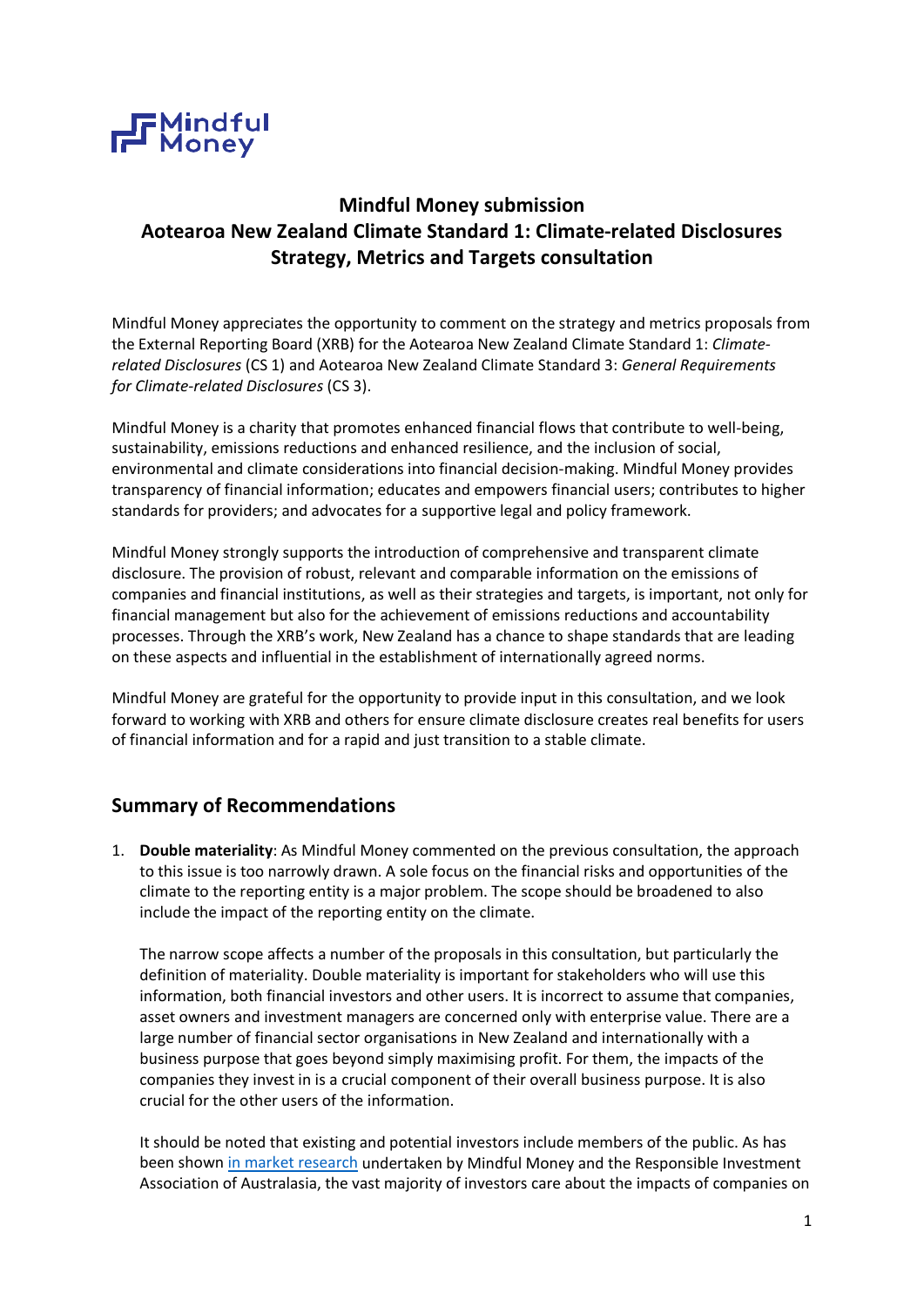people, the environment and the climate, not just their financial return. The interests of those primary users are clearly in double materiality, not just in the financial aspects.

This 'single materiality' approach is also out of step with progressive approaches internationally. For example, the EU's Guidance on corporate disclosure of climate related information states that it is: "*Guidance for companies on how to report on the impacts of their business on the climate and on the impacts of climate change on their business*." Since New Zealand has a large proportion of capital inflows from the EU and UK, their framework should be an important consideration for the development of our standard.

The consultation paper argues that single materiality will be sufficient because impacts that an entity has on climate change will be reflected on its enterprise value. This is only the case if there is full public information about the impact (which is specifically not being provided under this proposal) and where there is a way to translated public concern to enterprise value (this is, for example, often not the case where there is no identifiable consumer product).

The choice of single or double materiality is a fundamental decision and one that we consider is central to the legitimacy and credibility of the climate disclosure regime. As the consultation paper outlines, this decision affects a number of aspects of the disclosure framework: "We are aware that adopting a double materiality approach would require us to apply a different lens when deciding what disclosure requirements should be included in standards, and who the primary users may be." (Consultation P.51)

## *The objectives for this standard and the provisions within it should be changed to reflect double materiality - the impact of the reporting entity on the climate, not just the impact of the climate on the reporting entity***.**

2. **Primary Users**: As Mindful Money commented on the governance standard, the definition of primary users is too narrowly drawn. These disclosures are of vital interest not only to providers of financial capital but a range of stakeholders in society.

**The definition of primary users should be expanded from 'existing and potential investors, lenders and other creditors' to include** *those with a mandate to analyse and communicate information on climate risks, opportunities and performance, and those who a role to hold companies and investors to account.*

3. **Targets**: The consultation paper states: "We do not require transition plans to be tied to any particular emissions target such as net zero and/or temperature outcome such as 1.5°C. However, entities will be free to disclose if they have done so." (P.27) We consider that this misses an opportunity to create a common standard for targets, and is likely to lead to differing transition frameworks, a lack of comparability across Reporting Entities and a lack of usefulness for the disclosures.

We note that the TCFD's recently updated guidance now emphasises the need to consider the 1.5°C ambition as a way to explore transition risk. (P.27) The XRB consultation paper considers this guidance in specifying two of the scenarios (one of which would be consistent with a 1.5°C pathway). It is therefore surprising that the standard for transition plans is not required to be comparable with a 1.5°C pathway in terms of emissions reductions, target intervals and a 2050 timeframe.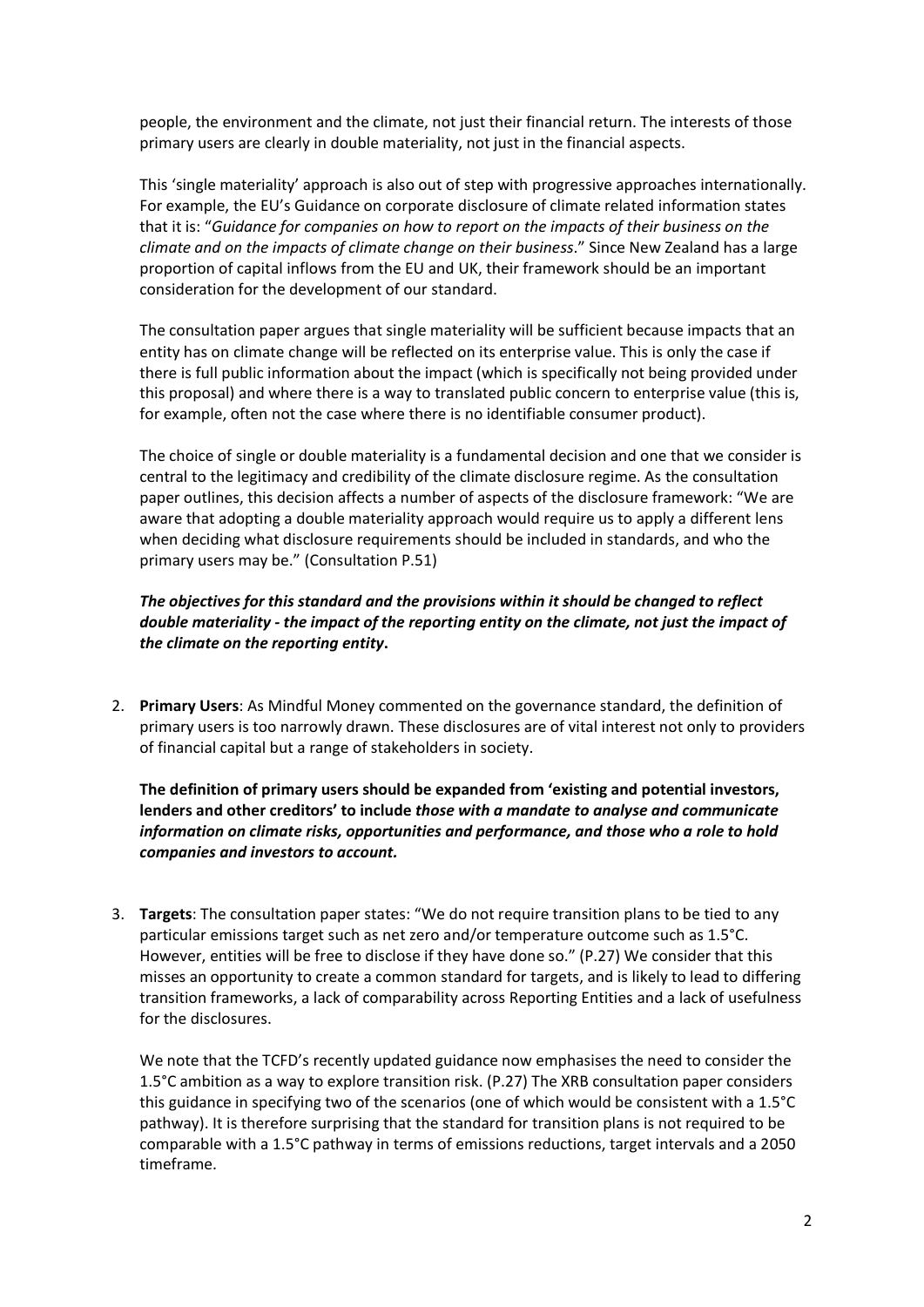New Zealand's policy is to transition to net zero by 2050, with the aim to stay within a 1.5°C threshold, and it would be logical for the disclosure framework to require reporting according to the same standard, intervals and pathway. It would also be logical for timeframes to align with the emissions budgets under government legislation.

This would provide the consistency in describing the transition plan that is required. Otherwise transition plans are likely to be impossible to compare across Reporting Entities and of limited use to primary users, let alone others.

*For consistency, comparability and usefulness for policy-makers, transition plans should be expressed in terms of emissions reductions from a common baseline, emissions at 5 yearly intervals coinciding with NZ Government emissions budgets, continuing to at least 2050 and with a comparison to a 1.5°C pathway.*

4. **Consistency and comparability**: In addition to the specific issue of targets outlined above, there is too much scope for choice in measures, scenarios and definitions. The climate disclosure standard needs to result in reporting that is credible and comparable across reporting entities. Otherwise, it is of limited use to actual and potential investors and other primary users, let alone other users.

Comparability is impossible if there is such a wide range of user definition in fundamental choices around metrics and scenarios. For example, the lack of a government standard for scenario data makes reporting more uncertain, more costly, less comparable and less useful. This is particularly important for smaller reporting entities.

Credibility will be undermined by reporting entities (understandably) choosing metrics and scenarios that show their organisation in a favourable light. The standardisation of some elements, such as through the use of baseline scenarios from the government, will make the reporting process simpler, less costly, more robust and more comparable.

*The standards should be underpinned by a common dataset for physical and transition risks that would enable Reporting Entities to be efficiently, and more cost effectively construct scenarios and disclosures that have a common base of data.*

5. **Just transition**: Disclosure should include anticipated impacts on vulnerable groups in society, as part of the double materiality approach. This could be incorporated into the table of crossindustry metrics. (P.32)

*The standards should include an assessment of the impacts and risks on vulnerable groups in society as a result of the impacts and actions of the Reporting Entity.*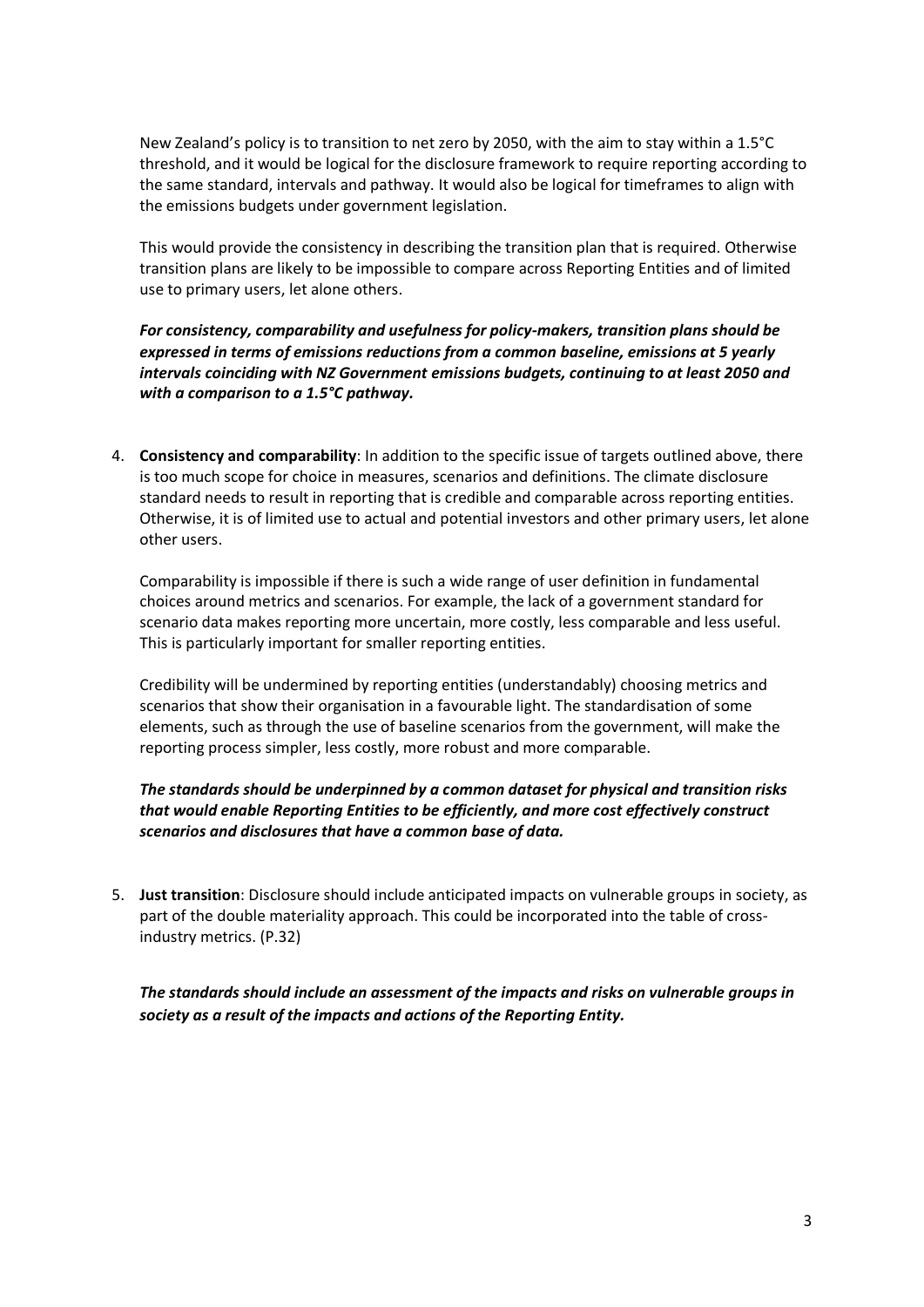## **Response to Questions**

We have responded to the questions posed for the consultations.

*1. Do you think the proposed Strategy section of NZ CS 1 meets primary user needs?*

No. There are three main areas of concern:

- The framework of single materiality does not meet the needs of the primary users whose mandate and business purpose are not solely profit maximisation but include stakeholder interests and/or a business purpose for social and environmental benefit.
- The lack of standards for targets and measures that are consistent with the net zero policy framework undermines the integrity of the reporting and makes comparability difficult if not impossible.
- The lack of common data sources and a common baseline for scenario planning also undermines the integrity and comparability of reporting.
- *2. Do you agree that a standalone disclosure describing the entity's business model and strategy is necessary?*

Yes

*3. Do you agree that we should not prescribe which global mean temperature increase scenario(s) should be used?*

No. The lack of common data sources and a common baseline for scenario planning also undermines the integrity and comparability of reporting.

*4. We do not require transition plans to be tied to any particular target such as net zero and/or 1.5°C, but that entities will be free to disclose this if they have done so. Do you agree?*

No. The lack of standards for targets and measures that are consistent with the net zero policy framework undermines the integrity of the reporting and makes comparability difficult if not impossible.

*5. Do you have any views on the defined terms as they are currently proposed?*

No.

*6. The XRB has identified adoption provisions.*

Agree.

*7. Do you think the proposed Metrics and Targets section of NZ CS 1 meets primary user needs?*

No. The correct balance between a principles-based approach and a prescriptive approach has not been achieved. The lack of specifics around measures, targets and scenarios in particular will undermine the needs for primary users to have confidence in the integrity of the disclosures and make it difficult if not impossible for them to compare across Reporting Entities.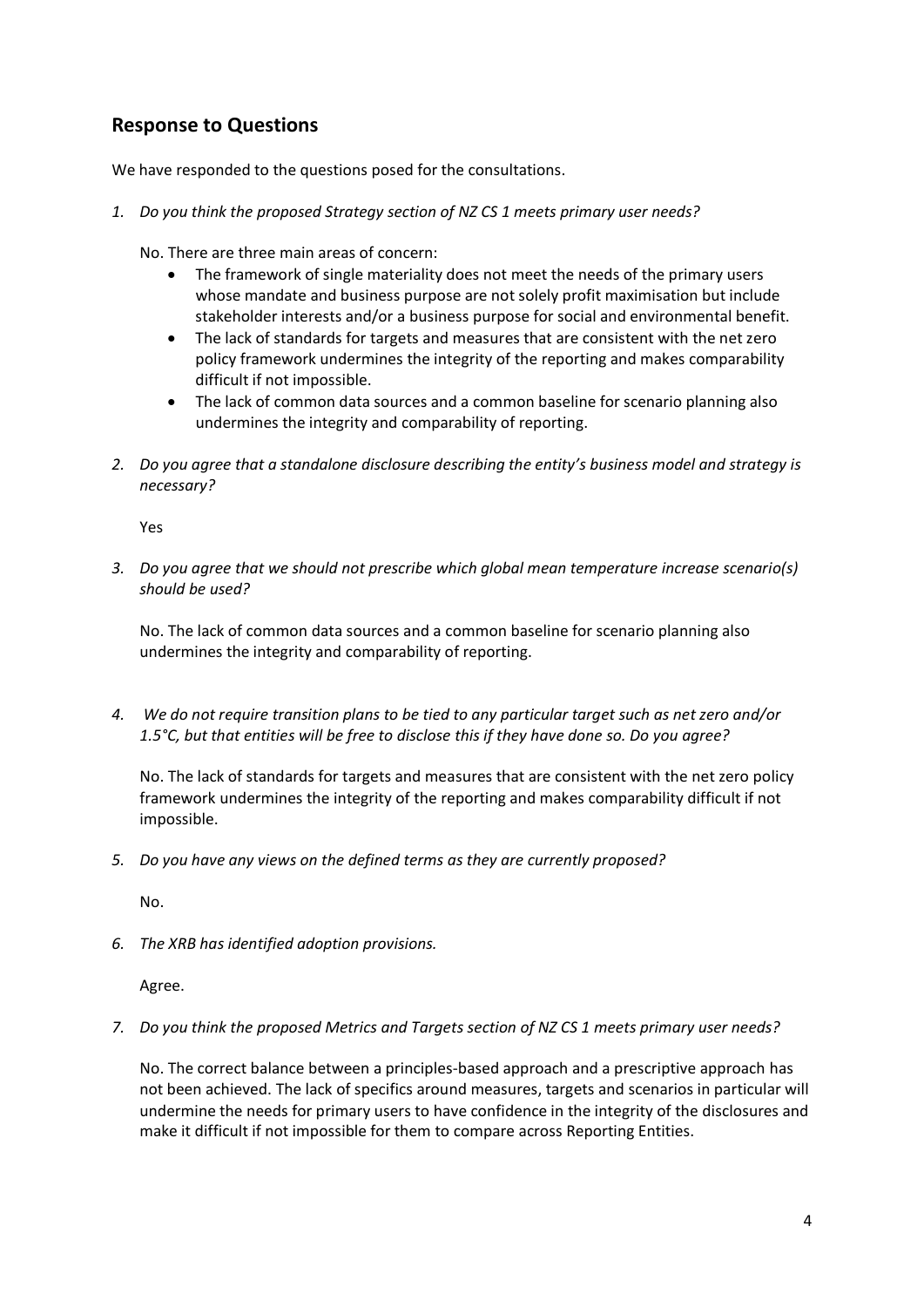*8. We have not specified industry-specific metrics. Do you believe we should include a list of required metrics by industry?*

Yes. This is important for data integrity and comparability.

*9. We will require disclosure of scope 3 value chain emissions as part of this standard.* 

Agree.

*10. Requirements relating to the disclosure of GHG emissions*

Not sure.

*11. Do you have any views on the defined terms as they are currently proposed?*

No comments.

*12. The XRB has proposed not providing first-time adoption provisions for the Metrics and Targets section of NZ CS 1. D.*

Agree.

*13. The XRB proposes that the minimum level of assurance for GHG emissions be set at limited assurance.*

Agree that this issue should be re-visited.

14. The XRB has proposed a definition of material.

Double materiality is important for stakeholders who will use this information, both financial investors and other users. It is incorrect to assume that companies, asset owners and investment managers are concerned only with enterprise value. There are a large number of financial sector organisations in New Zealand and internationally with a business purpose that goes beyond simply maximising profit. For them, the impacts of the companies they invest in is a crucial component of their overall business purpose. It is also crucial for the other users of the information.

It should be noted that existing and potential investors include members of the public. As has been shown [in market research](https://mindfulmoney.nz/news/entry/charting-consumer-demand-responsible-investing-aot/) undertaken by Mindful Money and the Responsible Investment Association of Australasia, the vast majority of investors care about the impacts of companies on people, the environment and the climate, not just their financial return. The interests of those primary users are clearly in double materiality, not just in the financial aspects.

This 'single materiality' approach is also out of step with progressive approaches internationally. For example, the EU's Guidance on corporate disclosure of climate related information states that it is: "*Guidance for companies on how to report on the impacts of their business on the climate and on the impacts of climate change on their business*." Since New Zealand has a large proportion of capital inflows from the EU and UK, their framework should be an important consideration for the development of our standard.